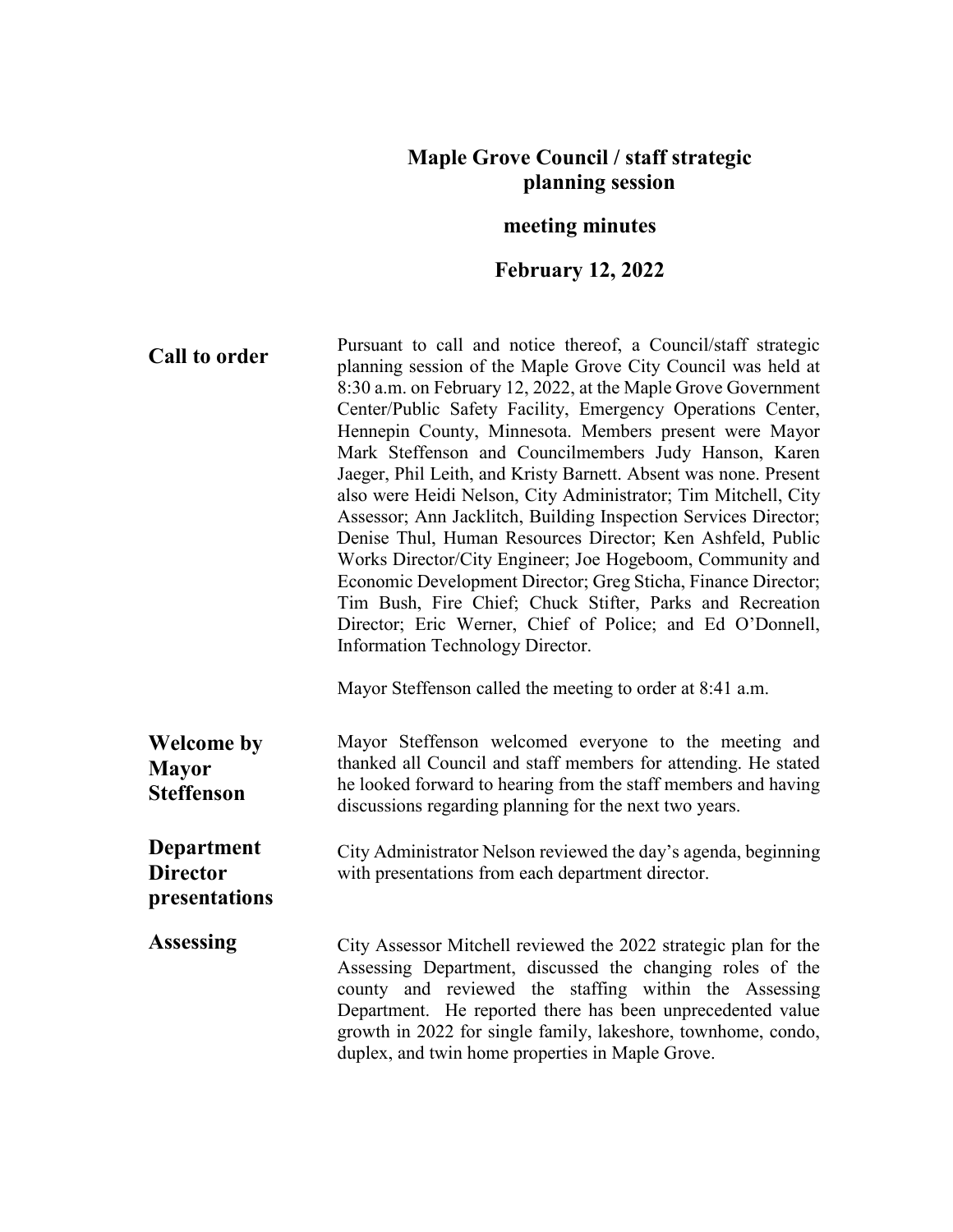> City Assessor Mitchell commented on the assessment process noting it was a reflection of the real estate market. He discussed how the market condition adjustment is calculated and how this impacts the value of properties in the city. He estimated single family residential homes in the city increased by 14% to 22% over the past year.

> City Assessor Mitchell reported he would be recording an informational segment with CCX Media that would be aired on March 7. He commented on the Assessing Department website updates that would be completed, which included assessment process information, sales mapping and property tax assistance information. He explained staff was preparing for increased calls and appeals at this year's Local Board of Appeal and Equalization meetings.

> City Assessor Mitchell further commented on how the roles were changing for the County and City Assessors. He discussed how the Homestead Processing and Maintenance Program, Disabled Veterans Exclusion Program, Green Acres Program and Rural Preserve Program would be migrating from the city to the county. He stated fire and disaster reassessment work would also be shifted to the county. In addition, the county would now be determining dates for the Local Board of Appeal and Equalization meetings. He indicated his greatest concern with these shifts was how it was going to impact customer service.

> City Assessor Mitchell discussed the new staff members that were brought on in the past year. He reported he would be reviewing work allocation and staffing assignments in the coming weeks noting he was preparing for future retirements.

> Mayor Steffenson requested further information on how the shift in programs to the county would impact the city. City Assessor Mitchell discussed how several staff members would be heavily impacted as their work would be shifted entirely to the county. He stated he would continue to speak with the county about his concerns with these shifts and how customer service would be handled.

> Councilmember Barnett asked if the city could have more than two weeks between the Board of Appeal meetings or if the city should be considering a third meeting. City Assessor Mitchell commented it was his hope to complete the Board of Appeal work within two meetings. He was of the opinion the two week time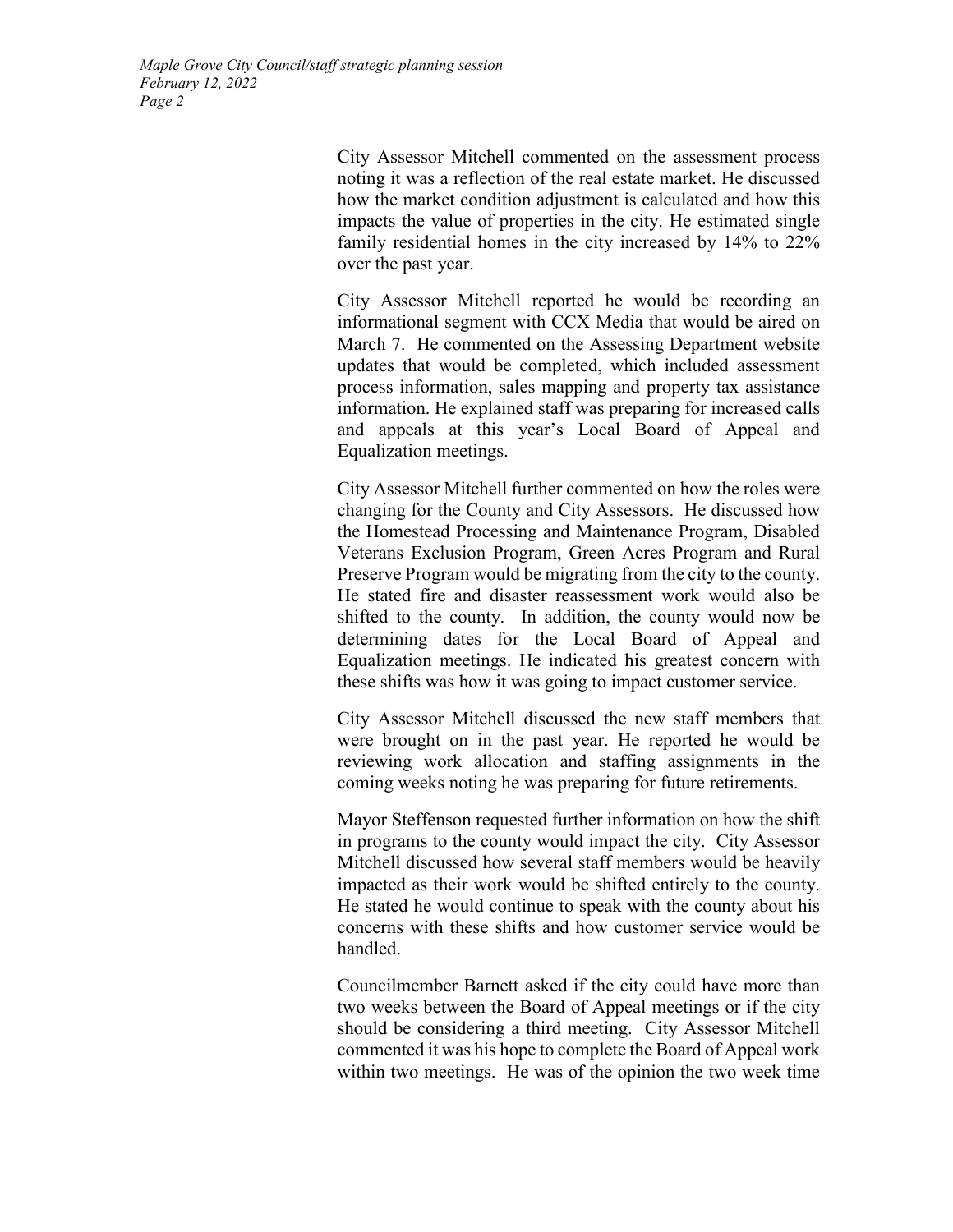period provided property owners an adequate timeframe to be notified of the appeal process.

Councilmember Barnett requested staff speak with the City Attorney regarding this matter. City Assessor Mitchell commented on the state statutes that were in place to protect the rights of residents that wished to appeal their property taxes.

Councilmember Barnett asked that staff highlight the property tax appeal information on the city's website.

Councilmember Jaeger questioned how staff differentiated between people who lived on lakes and ponds. City Assessor Mitchell discussed how staff worked to narrow its focus by neighborhood when setting values for properties on lakes and ponds based on property sales.

Councilmember Jaeger supported the city further advertising how taxes are split between the city, county and school district. City Assessor Mitchell explained some residents were fully aware of this, while others may not be and noted this information was disbursed to residents with their property tax statements.

Further discussion ensued regarding how single-family homes were shifting to rentals in the community and how this was impacting property values.

**Information Technology** Information Technology Director O'Donnell thanked the Council for their time. He explained password authentication was his biggest concern at this time. He stated he would like the Council and staff to consider using a 10 to 12-character password for security purposes. He discussed how a tokenized, two-factor system would greatly improve the security of the city's network. He commented on the opportunities with Microsoft Office 365, or Office in the Cloud. He reported he would be migrating the IT Department to Office 365 this year and would migrate the remainder of the city by department in 2023. He discussed the benefit of having SMART technology and digital transformation. He noted he would be working to enhance the city's dashboards, forms, electronic payment options, and to further automate processes.

> Information Technology Director O'Donnell reviewed the city's cybersecurity multi-layered approach. He explained the city had state of the art technology in place to assist with intrusion prevention, and monitors all incoming/outgoing network traffic.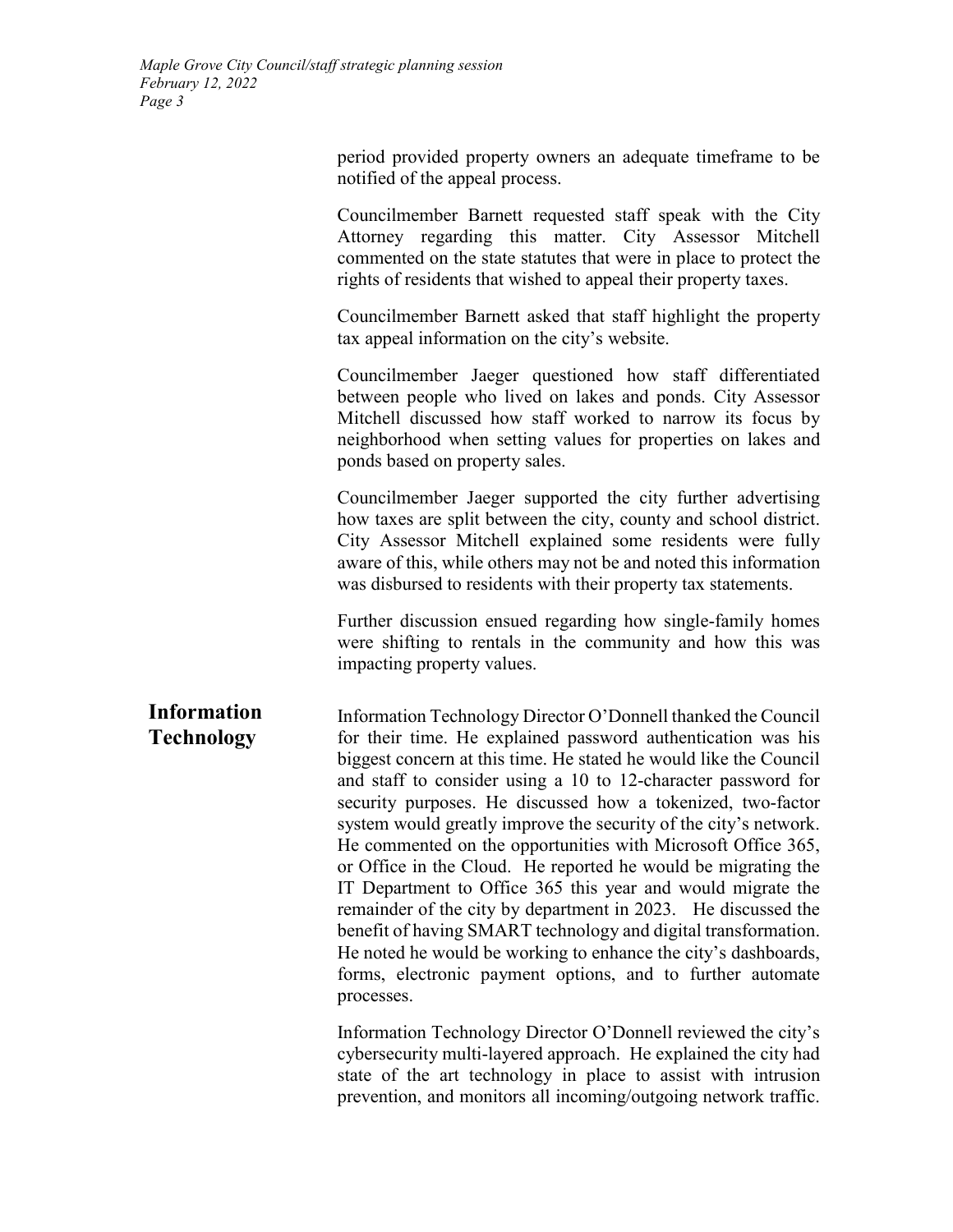He reported malware scanning was completed through LOGIS. He discussed how the city takes a snapshot of its data every hour to assist with rewriting protected data in the event a breach were to occur.

Councilmember Hanson stated she was really pleased with how well the IT Department addresses cyber security on behalf of the community. She understood that planning and preplanning was so important. She supported all measures staff can take to keep the city protected. She noted she assisted the City of St. Paul in setting up its camera registration program and would be willing to assist staff with this new program.

**and Economic Development** Community and Economic Development Director Hogeboom discussed the housing trends and issues in the city. He noted there has been a 38% increase in rental housing licenses in the past five years. He indicated the community was facing an increase in housing costs, along with an increase in the senior population and a rising need for affordable housing. He reported staff would like to streamline the internal licensing procedures and would be evaluating staff priorities. He suggested the City Council consider limiting rental licenses city-wide or by quadrant, and that the Council consider putting a moratorium in place on single-family rentals due to the transition of more attainable housing units for ownership to rental.

> Community and Economic Development Director Hogeboom commented on the value of the partnerships the city had in place with Habitat for Humanity, CommonBond and Woodland Mounds in order to provide affordable housing in Maple Grove. He discussed how the city may want to identify new uses for Community Development Block Grant Program (CDBG) funds and other funding from the county and state.

> Community and Economic Development Director Hogeboom commented on the planning that was occurring for Territorial Road. He discussed the neighborhood meeting that was held and noted staff was pleased by the number of residents that attended. The next steps for Territorial Road would include engaging in conversations with Hennepin County while also working to understand how to protect a historical property.

> Community and Economic Development Director Hogeboom reviewed the future development plans for Weaver Lake Road and Main Street. He reported senior housing and market rate apartments were being proposed along with a curling center or

**Community**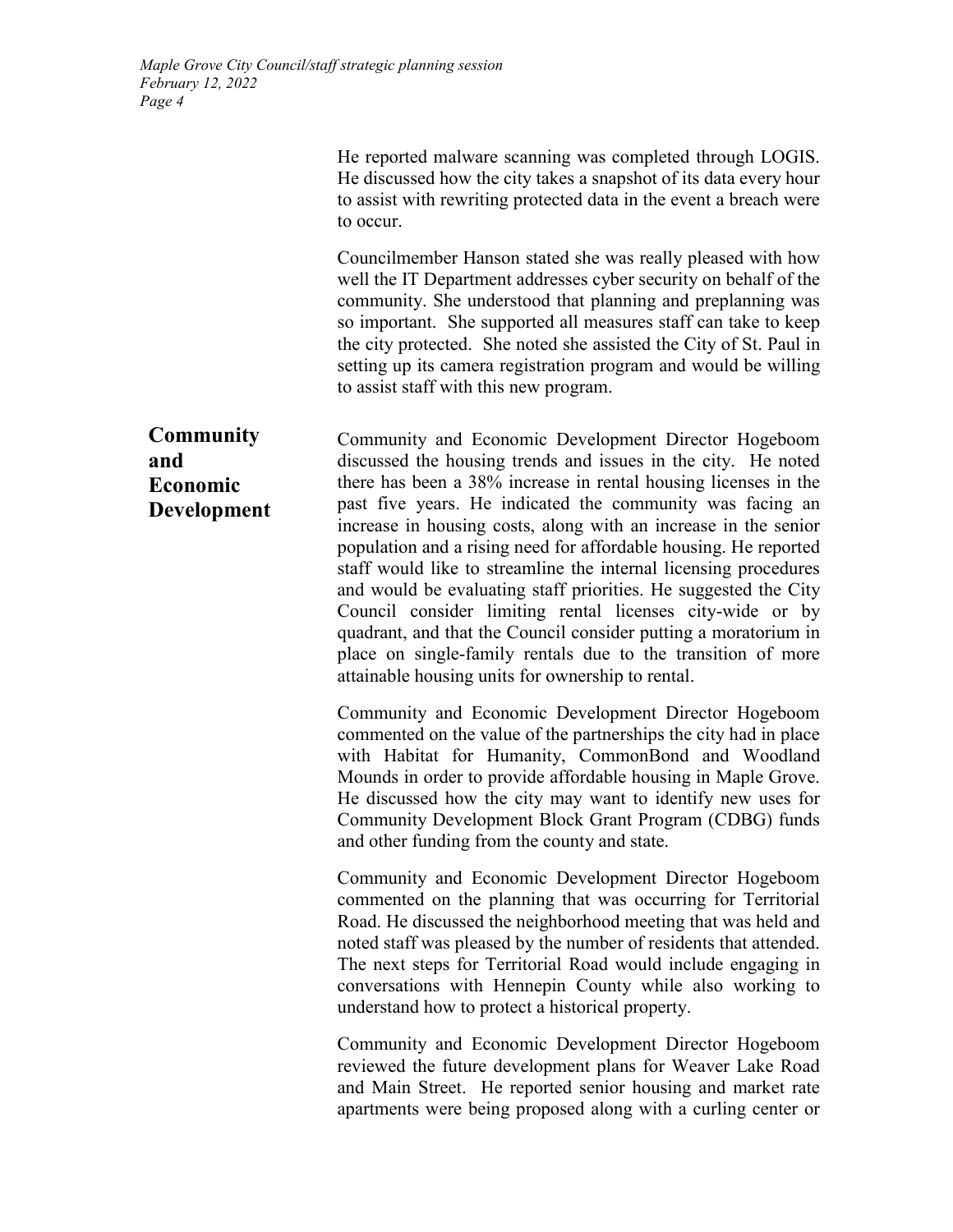other entertainment use, restaurant, shared parking and sculpture garden. He indicated staff was waiting to hear from Lifetime Fitness before the city can move forward on this project.

Community and Economic Development Director Hogeboom commented on the city's economic development initiatives. He stated staff was continuing to evaluate workforce development in Maple Grove, while also enhancing partnerships with North Hennepin Community College and Osseo Schools. He indicated staff would like to attract new entertainment businesses to the city.

Community and Economic Development Director Hogeboom discussed the city's zoning code enforcement efforts. He reported the city has seen a dramatic increase in complaints during the pandemic and staff was looking at how to address this concern both short and long-term. He indicated another zoning enforcement inspector may be needed in the future to assist with being proactive in neighborhoods while also assisting with inspecting the increasing number of rental units in the community.

Councilmember Leith asked how staff was keeping up with all of the rental inspections. Community and Economic Development Director Hogeboom indicated this has been a challenge and staff was considering adjustments to the current processes in order to streamline current tasks.

Councilmember Leith thanked staff for bringing up the need for a potential moratorium on rental licenses, in order to provide staff the time it needs to address the number and dramatic increase in single family rentals in the community.

Mayor Steffenson agreed stating the number of rentals in single family neighborhoods was a growing concern.

Building Inspector Services Director Jacklitch discussed how not all residents are going through the right process to receive a rental license and noted her HOA was creating its own process to manage renters. She stated it was important to communicate with both the landlords and renters when properties were serving as a rental.

Councilmember Jaeger questioned if the city had too much senior and affordable housing. Community and Economic Development Director Hogeboom stated the city was still in need of senior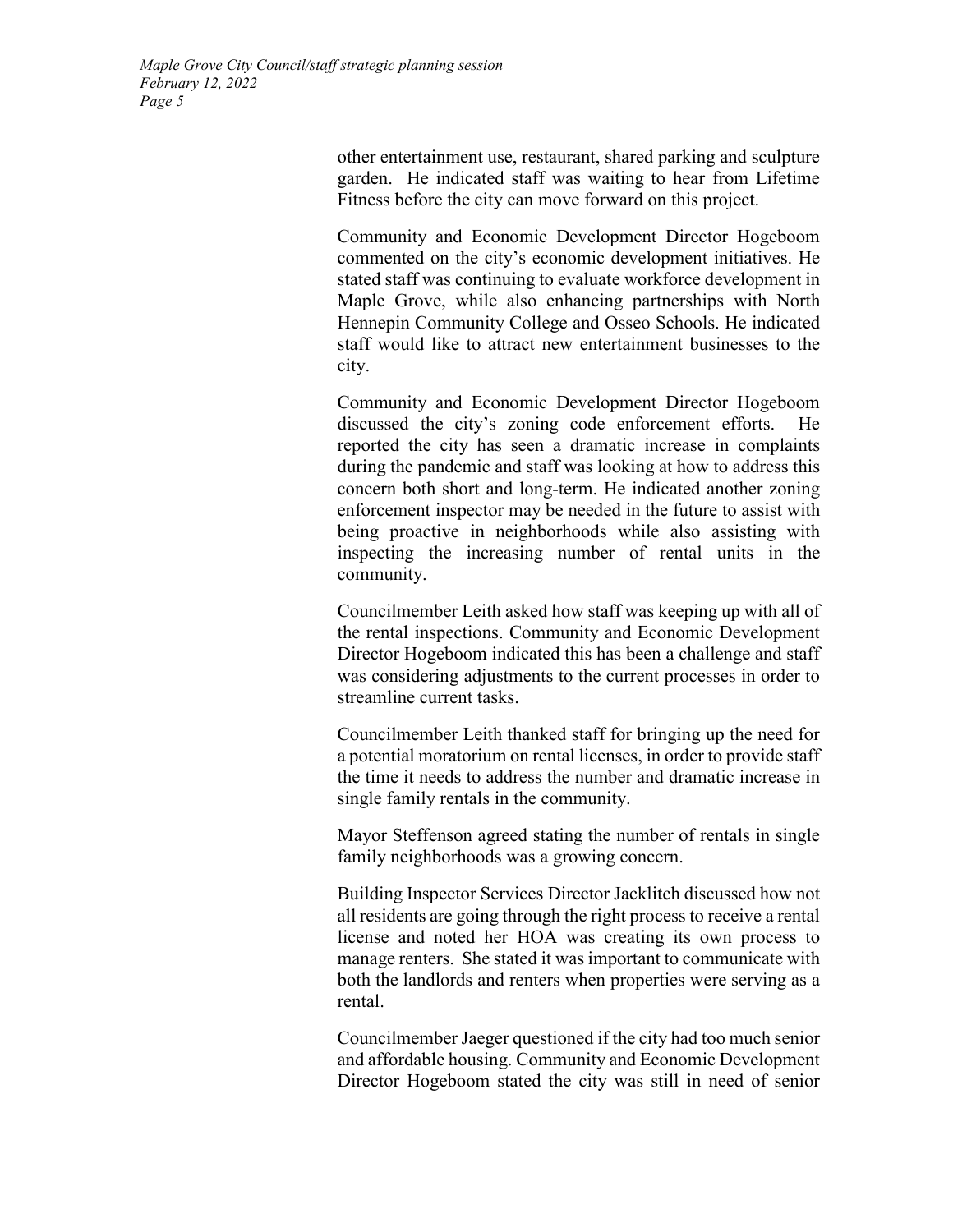> housing given the fact there was an increase in the aging population.

> Councilmember Barnett asked what was the true level of affordable housing the city had to provide per the Met Council. Community and Economic Development Director Hogeboom explained that while the city does not have a required number of units to attain, the Met Council does dictate that the city have a certain amount of land guided for high density residential development, which can facilitate an affordable housing project. Additionally, incentives are provided in the form of grant availability if the city develops a certain amount of affordable housing each year.

> Councilmember Barnett stated she would like to see another project like Woodland Mounds in Maple Grove. She indicated this would allow the aging residents of the community to remain in Maple Grove. Community and Economic Development Director Hogeboom commented the Main Street parcels would be a great location for another senior housing project.

> Councilmember Barnett suggested staff complete a segment with CCX Media to discuss the type of development occurring in the city and provide examples or reasons why development was of benefit to the community.

> Councilmember Hanson thanked the community and economic development staff for their great work at the Territorial Road neighborhood meeting. She encouraged staff to reach out to Habitat for Humanity and other organizations to assist in providing more affordable housing. She asked when the city would be hearing from LifeTime Fitness on where they would be relocating.

> Mayor Steffenson reported he would be meeting with LifeTime Fitness staff members on Monday and would learn more about their intent.

**Building Inspections** Building Inspection Services Director Jacklitch discussed how her department was facing staffing challenges. She reported it was hard to find inspectors with training and experience and noted she would be losing valuable inspectors to retirement in the coming years. She discussed how the housing and commercial codes had become far more technical and challenging over the years. She commented on how she was working to support existing staff with continuing education. She stated she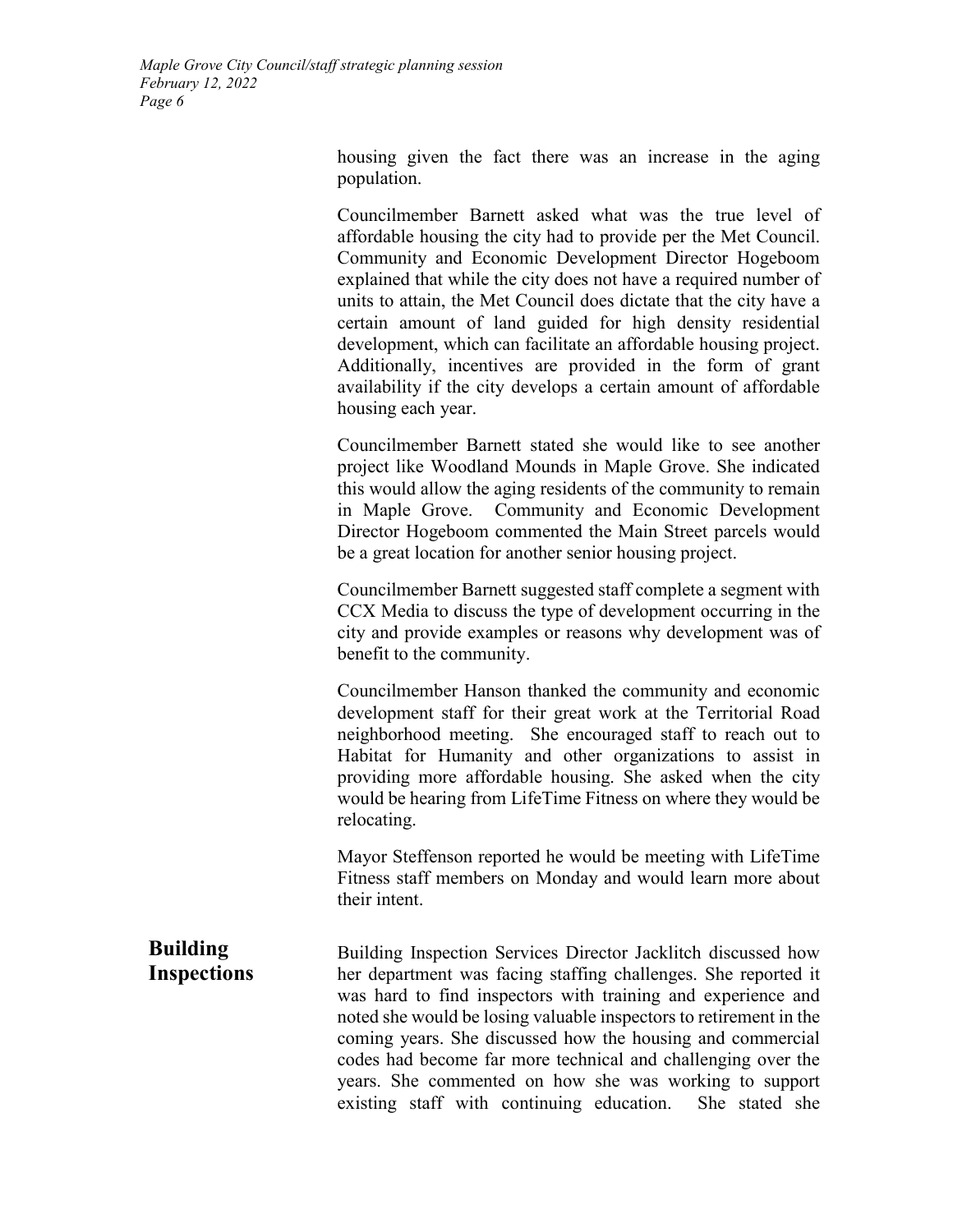|                                               | appreciated developing new inspectors and commented on how<br>mentoring positively impacts all staff members.                                                                                                                                                                                                                                                                                                    |
|-----------------------------------------------|------------------------------------------------------------------------------------------------------------------------------------------------------------------------------------------------------------------------------------------------------------------------------------------------------------------------------------------------------------------------------------------------------------------|
|                                               | Building Inspection Services Director Jacklitch described the<br>challenges facing the construction industry. She explained this<br>included material and labor shortages, along with a lack of<br>experienced construction crews. She discussed how materials<br>and technology were evolving. She stated she anticipated<br>modularized wall panels and roof panels would become more<br>common going forward. |
|                                               | Building Inspection Services Director Jacklitch discussed how<br>she networked with similar cities for consistency and commented<br>on the value of having strong relationships in place with other<br>inspectors. She stated that while there are staffing challenges in<br>the Building Department, she believed her staff were addressing<br>these concerns head on.                                          |
| <b>Public</b><br>Works/<br><b>Engineering</b> | Public Works Director/City Engineer Ashfeld stated he was<br>proud of how well the City of Maple Grove worked as an<br>organization. He greatly appreciated the leadership of the Mayor<br>and all of the department heads over the past two years through<br>the pandemic. He thanked the City Council for their continued<br>support for the Public Works Department.                                          |
|                                               | Public Works Director/City Engineer Ashfeld discussed the work<br>that was being done on the street reconstruction program, noting<br>several major trails would be completed in 2022. He reported a                                                                                                                                                                                                             |

several major trails would be completed in 2022. He reported a retaining wall along Weaver Lake Road would need replacement this year. He commented on the TH610 extension and noted the city has thus far been awarded/designated \$31M for this \$53M project. He discussed the multi-jurisdictional approach that would have to be taken with the TH169/Elm Creek Boulevard interchange.

Public Works Director/City Engineer Ashfeld reviewed the storm water improvements that would be completed and commented on the creation of the storm water fund. He reported on January 1, 2022, an organics recycling option was required by Hennepin County. He provided further comment on the recycling program noting commodity prices are beginning to show improvement, which was good for the community. He indicated he was proud of the participation rate in the city's recycling program (close to 90%).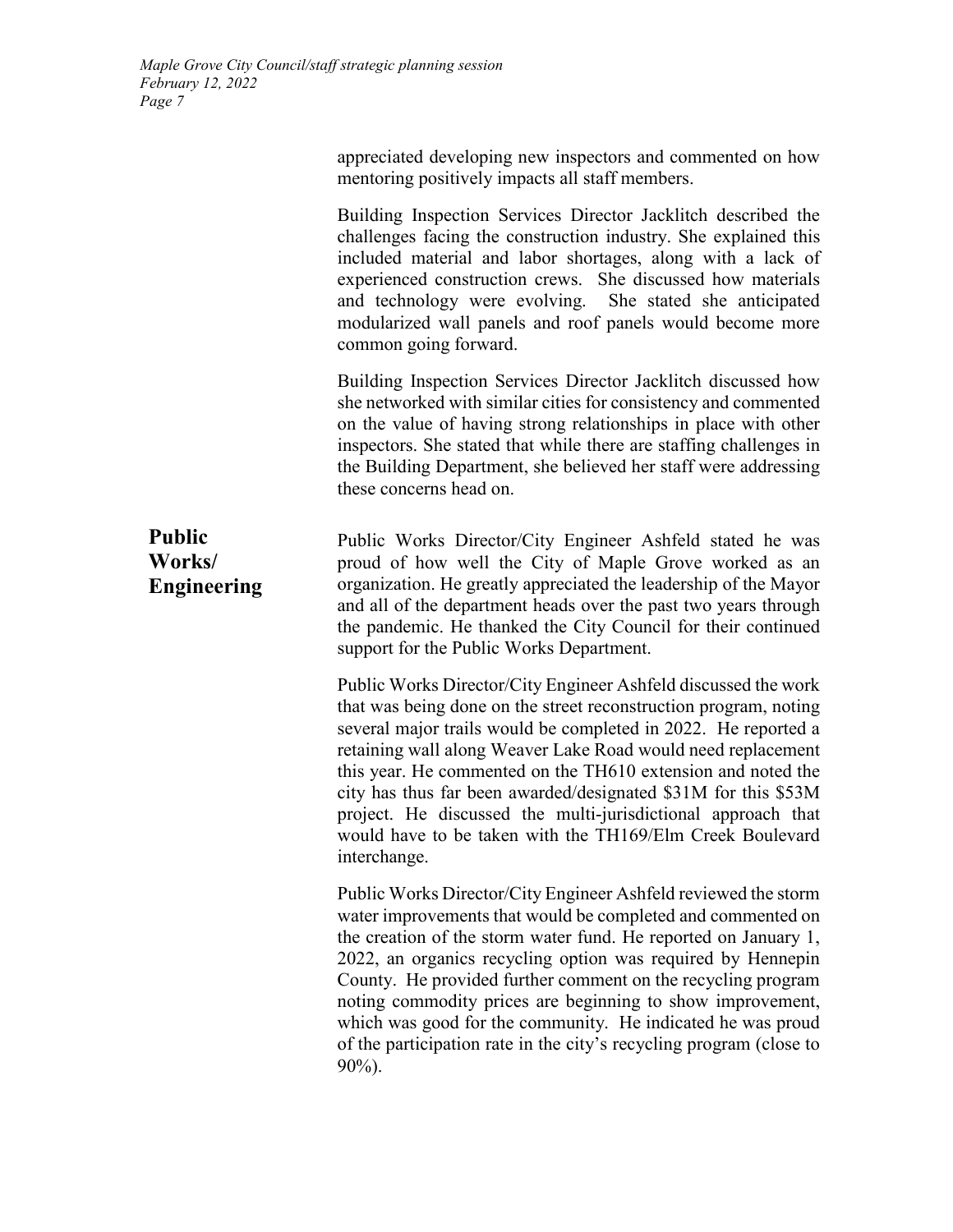> Public Works Director/City Engineer Ashfeld discussed the city's facilities and thanked the Council for providing and properly managing its buildings.

**Recess** The City Council recessed at 10:17 a.m. and reconvened at 10:28 a.m.

**Fire** Fire Chief Bush thanked the City Council for their support. He stated there are two divisions within the Fire Department; the Operations Division and the Prevention Division. Current staffing is 92 paid on-call firefighters; there are also 11 career firefighters and two support staff. He stated Maple Grove's paid on-call model was working well. He commented on the numerous ways the Maple Grove Fire Department communicates with the public and described how he was working to provide his staff with more technology options (Halligan, Basecamp, and other apps) to assist with completing their work more efficiently in the field.

> Fire Chief Bush reviewed the organization staffing model for the Fire Department and noted several valuable members recently retired. He indicated this led him to reorganize the staffing model for greater efficiencies. The average age and median years of service for the paid on-call fire fighters was reviewed. He discussed how a natural turnover was occurring within the department. Further discussion ensued regarding hiring, resignations and retirements the department would be facing.

> Fire Chief Bush commented on the calls for service over the past ten years. He indicated calls were on the rise, which was to be expected due to the increasing population in the community. It was noted 400+ permits were issued by the Fire Department on an annual basis and 2500+ inspections were completed for commercial and residential properties. He provided further details on the certifications that must be in place for sprinkler systems along with the goals for the city's inspection program.

> Fire Chief Bush reported he would be working to hire and retain new paid on-call firefighters this year with the focus being on daytime availability. He described the expanded ways the department has advertised for these positions. He indicated adjustments may have to be made to the weekend duty crews in order to keep the department fully staffed on the weekends.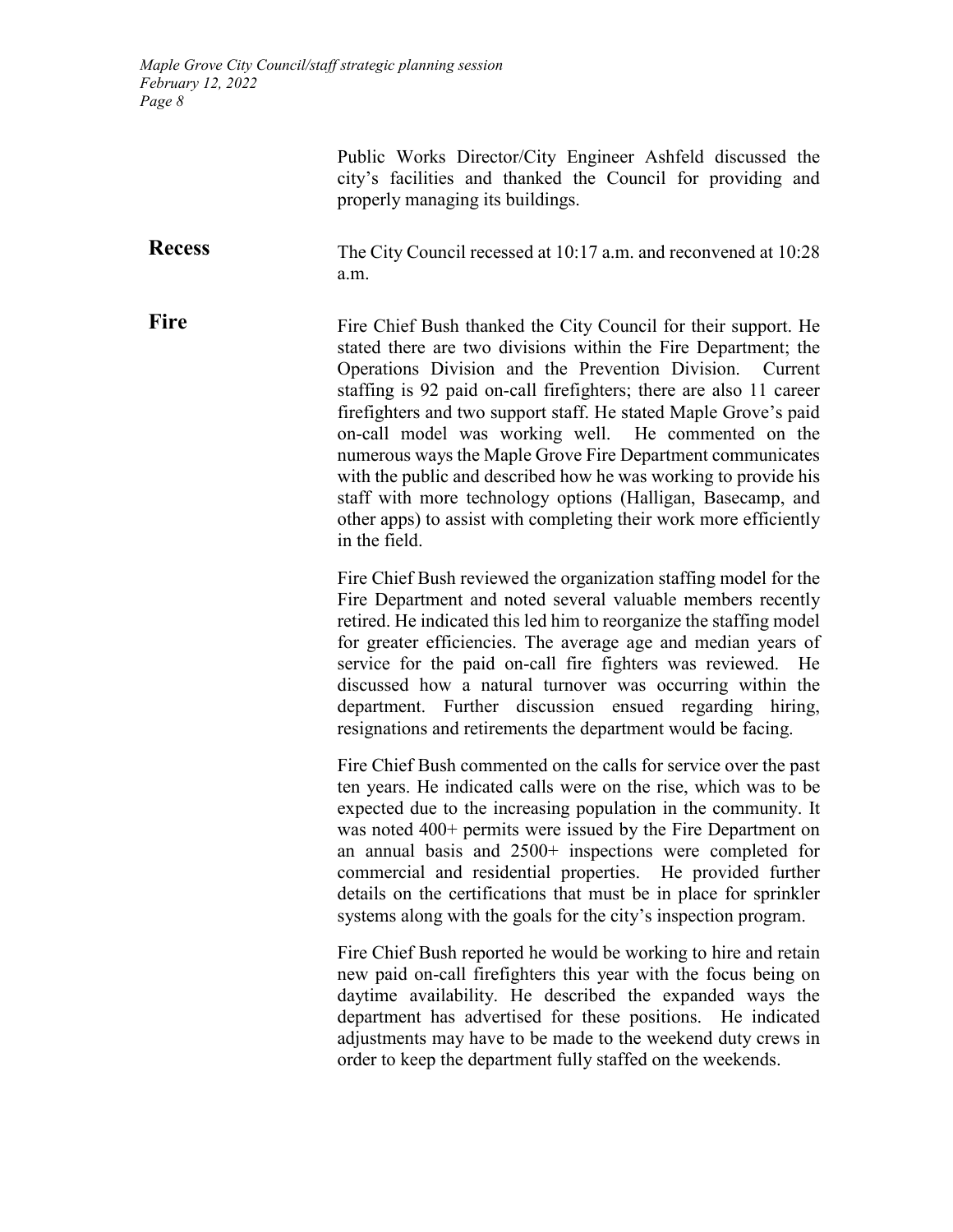|               | Fire Chief Bush discussed the positive benefits of the city's<br>educational outreach and efforts that were in place which<br>included GLOW (Giving Little Ones Wisdom), work with<br>seniors on smoke alarms, and work with the Osseo Area<br>Schools. He commented on how he was working to right size<br>the Fire Department's fleet and would be installing fire gear<br>extractors (washing machines). He thanked the City Council for<br>their continued support of the Fire Department.                                                                                                                                        |
|---------------|---------------------------------------------------------------------------------------------------------------------------------------------------------------------------------------------------------------------------------------------------------------------------------------------------------------------------------------------------------------------------------------------------------------------------------------------------------------------------------------------------------------------------------------------------------------------------------------------------------------------------------------|
|               | Councilmember Jaeger stated she appreciated the tremendous<br>service the Maple Grove Fire Department provides to the<br>community. She asked what happened to the fire station that<br>was going to be built on Vicksburg Lane. Fire Chief Bush<br>stated this was Fire Station 5 and noted Plymouth opted not to<br>share this station with Maple Grove. He commented further on<br>how surrounding communities staffed their fire departments.                                                                                                                                                                                     |
| <b>Police</b> | Police Chief Werner commented on how the Police Department<br>has been impacted over the past two years. He stated he was<br>proud of the great work being done by the traffic unit and noted<br>over 11,000 traffic stops were made over the past year. He<br>thanked his Patrol Officers for their collective efforts and for<br>continuing to work diligently through a staffing shortage. He<br>discussed the benefits of having the blue light program in place.                                                                                                                                                                 |
|               | Police Chief Werner reported crime was on the rise across the<br>entire metro area. He stated Part 1 violent crimes were up 60%<br>from 2019 to 2021 and Part 1 property crimes were up $16\%$<br>from 2019 to 2021 in Maple Grove; some of this increase is due<br>to the transition of reporting systems. He commented further on<br>the number of stolen vehicles, vehicle pursuits and car jackings<br>that were occurring in the community, along with the number of<br>car crashes and accidents with injuries.                                                                                                                 |
|               | Police Chief Werner reviewed the accomplishments of the<br>department from 2020 through 2022 which included; continuity<br>of service throughout the COVID-19 pandemic, addressing<br>unprecedented crime increases, preventing crime and disorder<br>during civil unrest and a citywide curfew, continuous hiring,<br>implementing 2020 and 2021 police reforms, addressing officer<br>wellness, body-worn cameras, panhandlers/solicitors in<br>medians, Student Resource Officer program support, North<br>Metro Regional Public Safety Training Facility (NMR)<br>expansion, bringing prosecution services in-house, and in-house |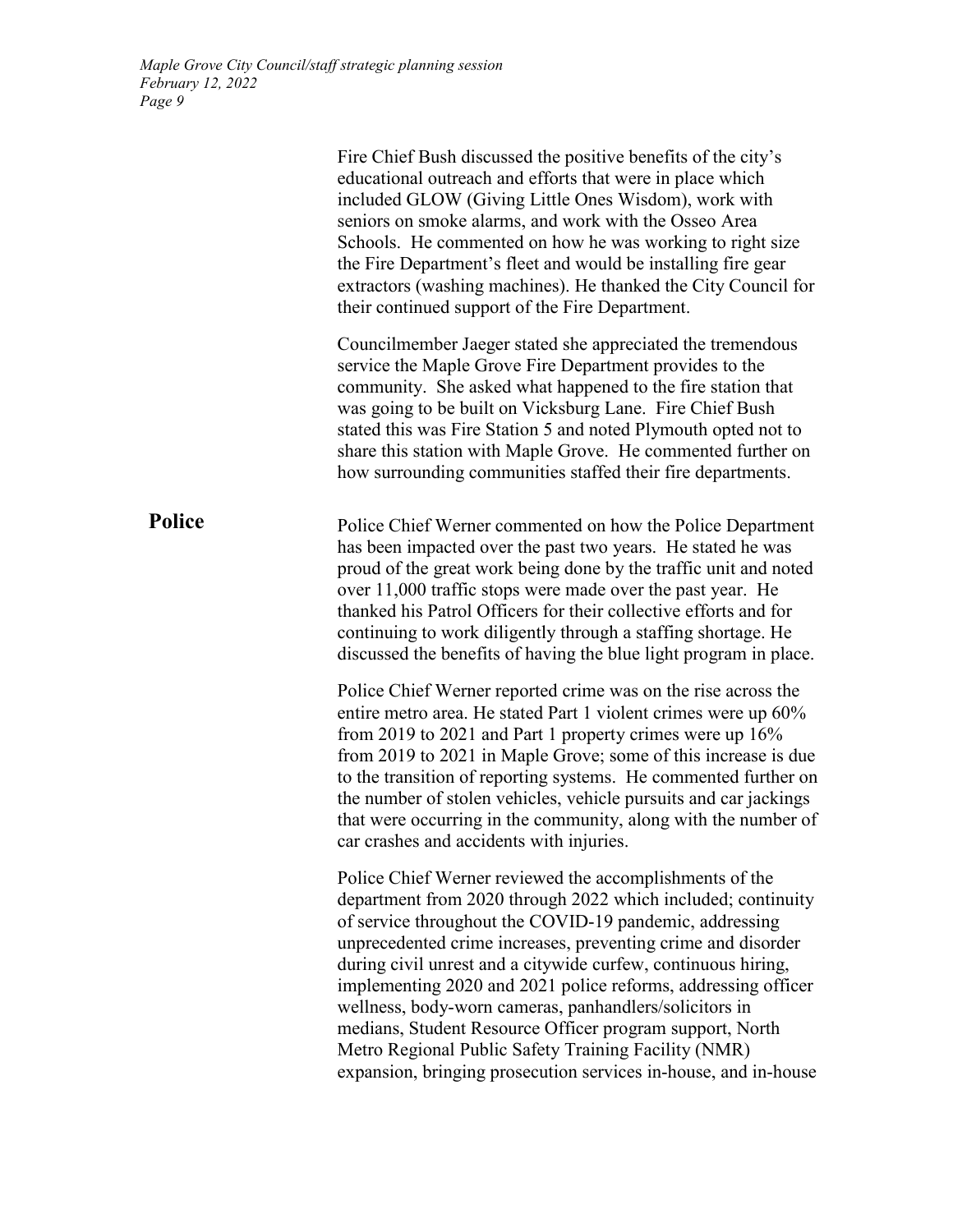domestic violence advocacy. He thanked the City Council for supporting the body worn camera program.

Police Chief Werner indicated the priorities for 2022 through 2024 were to reduce crime which meant addressing narcotics and violent crime, concerning behavior at the Community Center, increased coordination with criminal justice partners and transparency in charging. In addition, the department would be addressing traffic safety, finding new strategies for hiring to find the best candidates, pursuing an imbedded social worker, in-squad camera system, complete NMR expansion, and the implementation of in-house city prosecution services. He commented on the planning that would have to occur for a fifth patrol zone as the city continues to develop. He anticipated this work would occur over the next year or two.

Councilmember Leith commended the Police Department for their tremendous efforts, especially during the social unrest. He requested further information regarding the traffic stops. Police Chief Werner reported these stops were for speeding, drivers running red lights, vehicle malfunctions and expired tabs. He commented on how out of control speeding was across the metro area at this time. He explained the traffic unit was working to address this concern noting traffic stops and enforcement would be occurring. He reported the goal would be to bring the level of speed down throughout the entire community.

Councilmember Jaeger thanked Police Chief Werner for all he does to keep the community safe. She asked how the K-9 officers were doing. Police Chief Werner reported both K-9's were doing very well. He indicated Calo was highly energetic and was doing great search work on behalf of the community.

**Human Resources** Human Resources Director Thul discussed the challenges the Human Resources Department was facing with regard to changes in the workforce. She commented on the demographics of the city's workforce noting most employees were between 30 and 50 years of age. She reviewed the turnover levels that occurred in 2020 and 2021. She described how there were changing employee expectations, along with a new work/life revolution post-COVID. She stated the city was working to be flexible for its employees in order to meet their needs.

> Human Resources Director Thul discussed the policy changes that were made in the past year and how overtime was now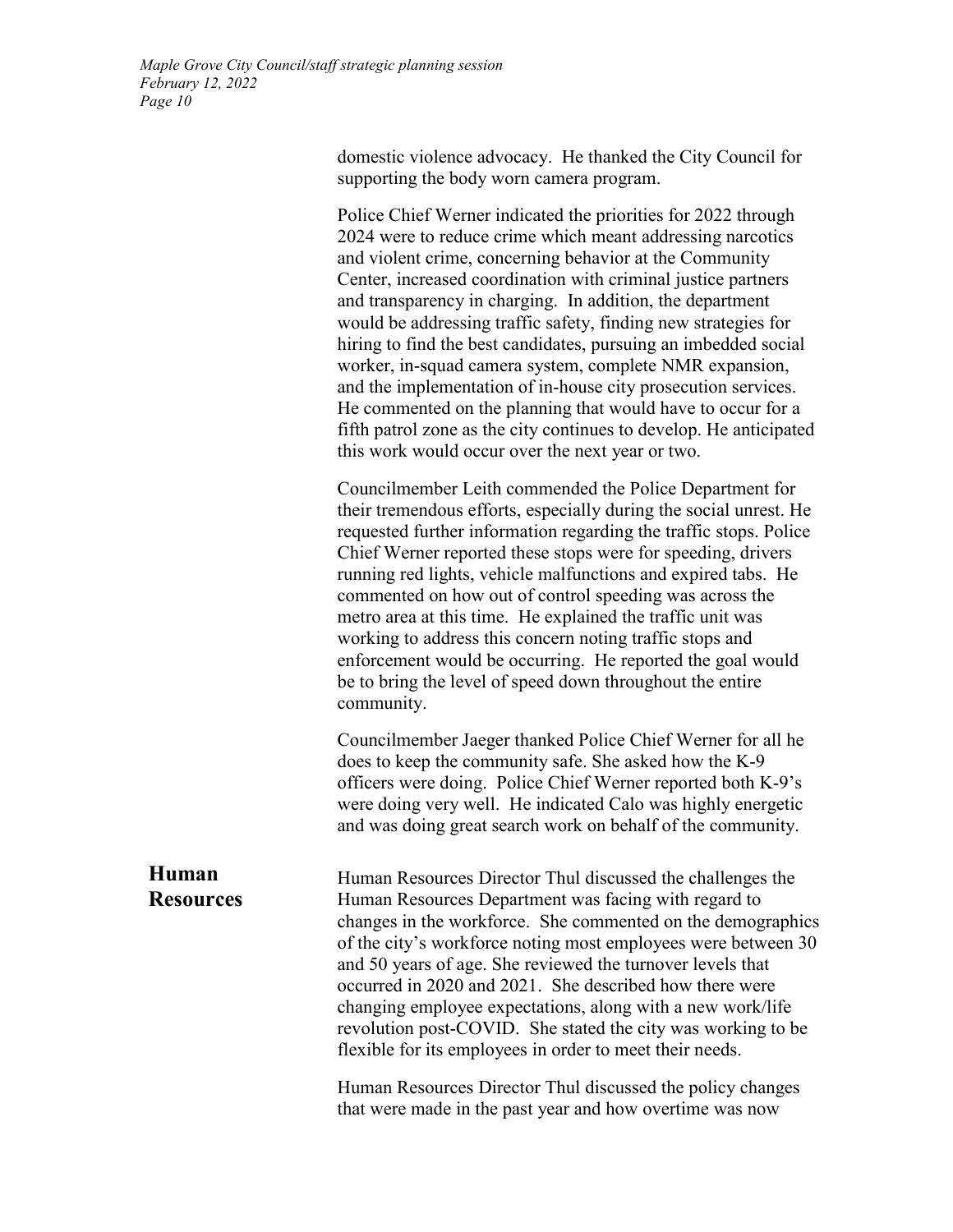|                                | being paid after 40 hours to allow for flexing of hours. External<br>job market trends were reviewed and it was noted there was<br>fewer and fewer candidates available for open positions. She<br>thanked the Council for the recently approved union contracts<br>and for support of the compensation and classification study to<br>be completed in 2022. She then reviewed the items she would<br>be working on in 2022, which included focusing on innovations<br>and workflow.                                                                                                                       |
|--------------------------------|------------------------------------------------------------------------------------------------------------------------------------------------------------------------------------------------------------------------------------------------------------------------------------------------------------------------------------------------------------------------------------------------------------------------------------------------------------------------------------------------------------------------------------------------------------------------------------------------------------|
|                                | Councilmember Hanson asked how open the city was to<br>allowing employees to work remotely. Human Resources<br>Director Thul explained staff would need direction from the<br>Council on this and noted strong policy language would have to<br>be drafted and made clear that not all employees would be<br>eligible to work remotely. She stated there would be<br>management issues that would have to be considered as well.                                                                                                                                                                           |
|                                | Building Inspection Services Director Jacklitch noted she had<br>two individuals that worked remotely during the beginning of<br>the pandemic and those that require more supervision would<br>have to work in the office. She discussed how a rotation type<br>scenario may greatly benefit staff to allow them to work<br>remotely and in the office. She encouraged the Council to<br>consider allowing greater flexibility for staff to work remotely.                                                                                                                                                 |
| <b>Recess</b>                  | The meeting was recessed for lunch from $11:49$ a.m. until $12:10$<br>p.m.                                                                                                                                                                                                                                                                                                                                                                                                                                                                                                                                 |
| Parks and<br><b>Recreation</b> | Parks and Recreation Director Stifter reviewed the successes<br>over the past two years. He noted the city has over 50 amazing<br>parks and 270 miles of trails. He discussed the programs and<br>new park amenities that were brought into the community<br>which included story walks in the parks, Crokicurl, a cricket<br>pitch, snowshoe rentals, outdoor ice rinks, pickleball, and the<br>Fernbrook fields. He described how the city continues to create<br>and engage the community through the farmer's market, Town<br>Green performances, the Central Park skate loop and Maple<br>Grove Days. |
|                                | Parks and Recreation Director Stifter commented on the<br>Diversity, Equity, and Inclusion (DEI) programming the city<br>was pursuing which included intergenerational garden<br>programs, sensory Santa at Town Green, African drumming,<br>and Black History Month activities.                                                                                                                                                                                                                                                                                                                           |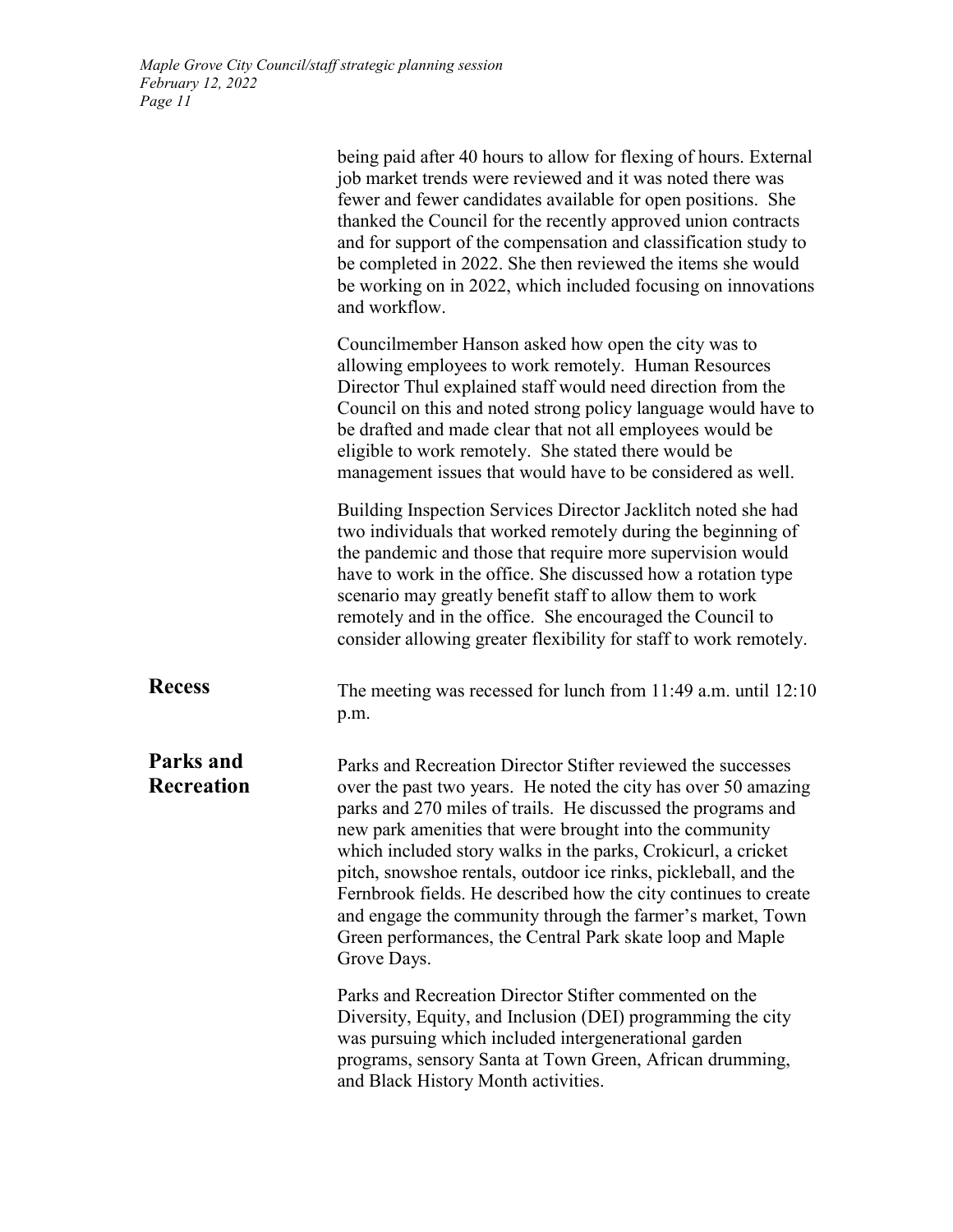Parks and Recreation Director Stifter discussed how the Parks Department was working to recover after COVID. He explained there was a steady return of participants to activities, but noted seniors have been slow to return. He reported revenues were good at this time. He then discussed the operations that were occurring at the Community Center. He noted pool and ice rentals have been doing well. Parks and Recreation Director Stifter reviewed the organizational staffing changes that occurred within his department noting there has been a reduction in clerical staff. He commented on how the renovation of the Community Center would be a growth opportunity for the city. He stated he was excited to be bringing on a new leader for the Community Center as this would bring about a fresh perspective for operational management. Parks and Recreation Director Stifter commented on the challenges his department is facing which included staffing recruitment and retention. He stated his department was also working on public education and the design for the Community Center renovation and expansion. He was pleased to report bids came in at \$14.9 million for the Gleason Fields reinvestment project with the majority being funded through park dedication funds. He then discussed the other park projects that would be completed in 2022. **Finance** Finance Director Sticha reviewed the Finance Department's goals for 2022. He stated long-term planning was important to the organization along with the creation of a capital improvement plan (CIP) document. He commented on the process that would be followed to formulate a CIP document noting this document would assist the Council in making long term financial plans. He reported staff would be reviewing all aging buildings in order to include future maintenance expenditures in the CIP. Finance Director Sticha discussed the city's recent capital commitments with the Council which included the North Metro Regional Public Safety Training Facility, the potential purchase of LifeTime Fitness and the reinvestment at Gleason Park. He then reviewed the projected level of unencumbered funds the city had on hand within the CIP Fund, Long Term Development (LTD) Fund, Improvement Project Financing Fund and future General Fund surplus amounts.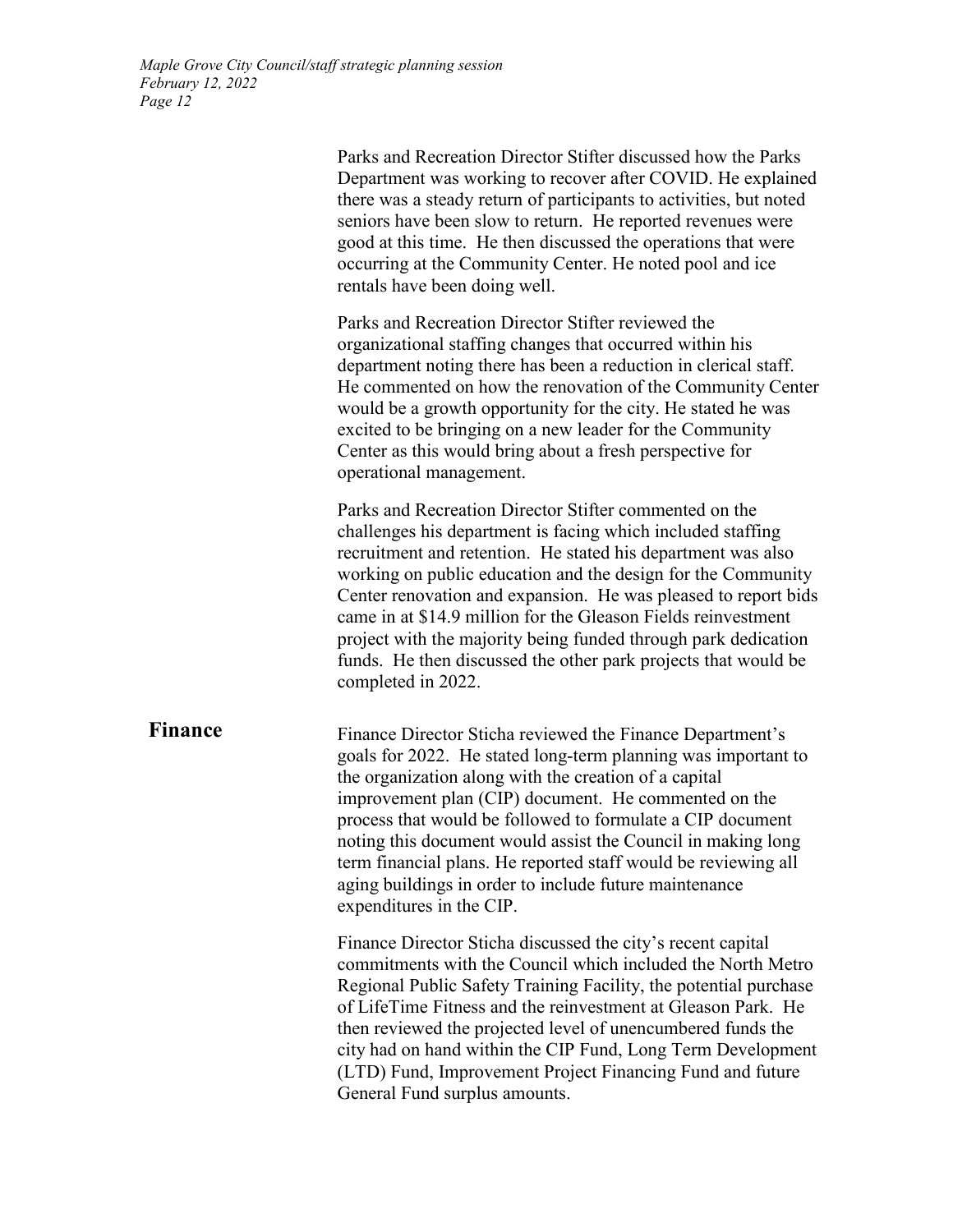Finance Director Sticha discussed the budget document enhancements that would be completed within the 2023 budgeting process. He stated he would like this document to be more robust and detailed with strategies and goals from each department. He explained he would like major special revenue funds and enterprise funds included in the budget cycle.

Finance Director Sticha discussed the improved policies that were put in place for financial management stability. He noted staff recently completed a purchasing policy and adopted a debt management policy. He commented on how these documents will assist with the city's financial rating.

Finance Director Sticha reviewed the upcoming levy pressures the city would be facing which included recent and upcoming market wage adjustments, the road construction levy that will need to increase beyond \$1.2 million in coming years, the Community Center renovation/expansion project that will require an additional \$1 to \$1.5 million in subsidy transfer as well as addressing aging city buildings that will need either continual General Fund surplus dollars or be incorporated into levy in the future. He reported he supported a consultant being hired to complete a study on the city's buildings that can be used to assist with capital planning for the next five to ten years. The levy increase items for the next five years were discussed along with how these increases would impact the median value homeowner. He reiterated that these numbers were projections and adjustments would be made through the budgeting process.

Mayor Steffenson asked if there were any other capital items that should be considered by the Council. Finance Director Sticha reported the maintenance of the city's buildings would have to be considered over the next five to ten years because the General Fund surplus would not be able to sustain this work. He reported there were other infrastructure items, such as the Weaver Lake Park reinvestment project, that would also have to be considered.

Councilmember Barnett asked if the \$1 to \$1.5 million needed for the Community Center was a one-time increase. Finance Director Sticha reported this would be a one-time increase that would be an on-going increase in the levy each year going forward to fund operational expenses at the Community Center. The current subsidy of the Community Center operations is \$800,000 annually.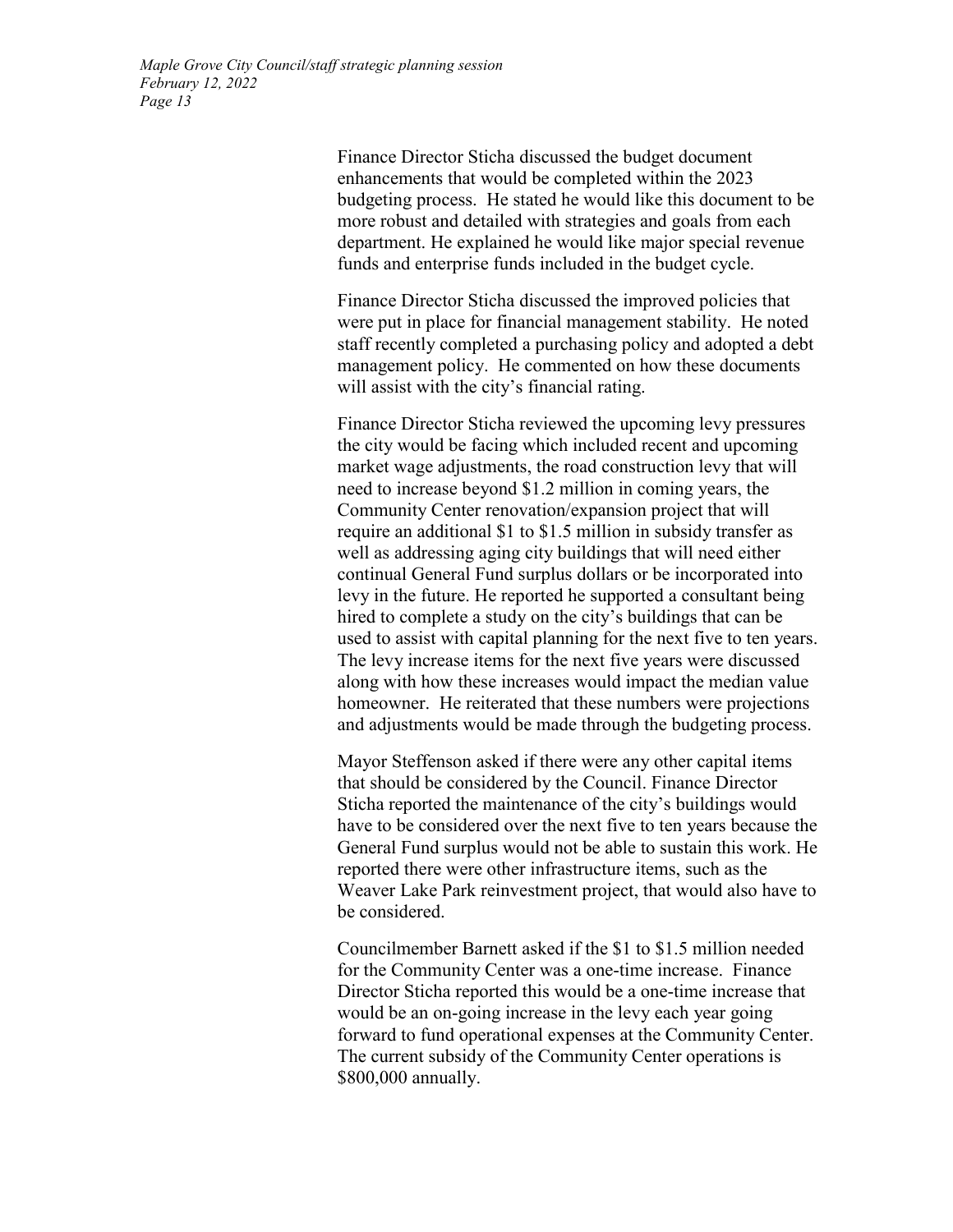|                                                                       | Councilmember Barnett questioned if any additional revenues<br>were taken into account at the renovated Community Center.<br>Finance Director Sticha stated this was taken into consideration,<br>but noted operational expenditures were also projected to<br>increase.                                                                                                                                                  |
|-----------------------------------------------------------------------|---------------------------------------------------------------------------------------------------------------------------------------------------------------------------------------------------------------------------------------------------------------------------------------------------------------------------------------------------------------------------------------------------------------------------|
|                                                                       | Mayor Steffenson asked if one to two new FTE's was added<br>within these projected numbers. Finance Director Sticha<br>explained this was included.                                                                                                                                                                                                                                                                       |
|                                                                       | Councilmember Jaeger requested further information regarding<br>the city's General Fund Reserve. Finance Director Sticha stated<br>the city's General Fund was very well funded in terms of<br>reserves. He indicated the one-time use Capital Funds that were<br>available to the Council were dwindling. Further discussion<br>ensued regarding the city's tax rate and how it has steadily<br>declined over the years. |
|                                                                       | Mayor Steffenson requested further information regarding the<br>CIP replacement fund. Finance Director Sticha discussed how<br>the replacement fund would project revenues and expenditures<br>over the next 10 years.                                                                                                                                                                                                    |
|                                                                       | Councilmember Jaeger asked if the city's largest expense was<br>salaries. Finance Director Sticha reported 70% of the<br>operational budget was spent on salaries.                                                                                                                                                                                                                                                        |
| <b>Recess</b>                                                         | The meeting was recessed from $1:00$ p.m. until $1:10$ p.m.                                                                                                                                                                                                                                                                                                                                                               |
| <b>Review</b><br>survey<br>responses $\&$<br>information<br>presented | City Administrator Nelson briefly reviewed a summary of survey<br>responses from City Council, directors, management, and<br>supervisors within the organization. The common themes from<br>the surveys were reviewed in detail with the Council. She then<br>opened the floor for discussion of these themes and topics.                                                                                                 |
|                                                                       | Fire Chief Bush recommended a commercial/industrial<br>maintenance code be considered.                                                                                                                                                                                                                                                                                                                                    |
|                                                                       | Councilmember Hanson suggested the Council receive training<br>and that a plan be in place in the event a city meeting were to<br>experience protests within the Council Chambers. She stated<br>the Council could consider changing the format of the open<br>forum portion of the meeting.                                                                                                                              |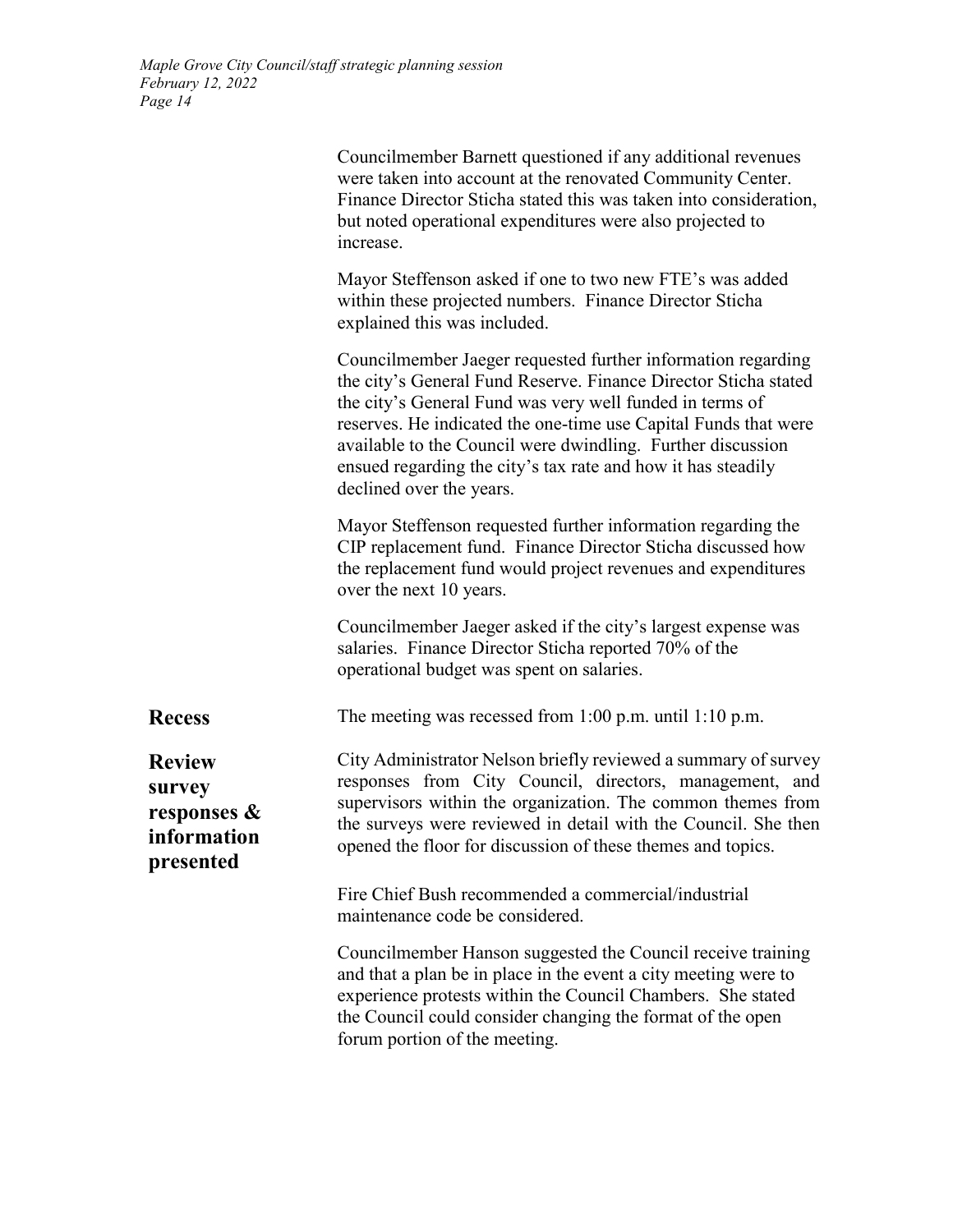| <b>Identify and</b><br>discuss<br>priorities for<br>2022-2024 | City Administrator Nelson further summarized the main themes<br>that were brought up which included a rental housing policy and<br>a potential rental license moratorium.                                                                                                                                                                                                                                                                                              |
|---------------------------------------------------------------|------------------------------------------------------------------------------------------------------------------------------------------------------------------------------------------------------------------------------------------------------------------------------------------------------------------------------------------------------------------------------------------------------------------------------------------------------------------------|
|                                                               | Councilmember Leith expressed concern with the fact that the<br>longer the city waits to put a moratorium in place, the projects<br>already in the pipeline would be allowed to proceed.                                                                                                                                                                                                                                                                               |
|                                                               | Councilmember Jaeger stated she supported a moratorium.                                                                                                                                                                                                                                                                                                                                                                                                                |
|                                                               | Community and Economic Development Director Hogeboom<br>anticipated it would take three to six month to evaluate the<br>rental housing policy. He supported the city looking at its<br>inspection and licensing fees within the rental program. He<br>discussed the cap the City of Anoka put in place for rental<br>licenses.                                                                                                                                         |
|                                                               | Councilmember Leith commented on how he appreciated the<br>work staff did on the rental housing study and stated the data<br>from this study was extremely valuable.                                                                                                                                                                                                                                                                                                   |
|                                                               | Councilmember Barnett believed there was validity in waiting<br>to put the moratorium in place until June. She questioned if the<br>city should also consider putting a moratorium on townhouses.<br>Community and Economic Development Director Hogeboom<br>stated the conversation to-date has been to have the moratorium<br>on rental licenses only. He explained it may benefit the city to<br>have staff complete a segment with CCX Media on rental<br>housing. |
|                                                               | City Administrator Nelson stated staff would gather information<br>and provide the Council with further information on a rental<br>license moratorium in the next three to six weeks.                                                                                                                                                                                                                                                                                  |
|                                                               | Mayor Steffenson commented on the theme of allowing<br>employees to work remotely. He anticipated there were some<br>departments that would be less able to work in this manner than<br>others. He questioned how the city could determine who could<br>and could not work from home, and how would the directors<br>evaluate and oversee the work that was being done from home.                                                                                      |
|                                                               | Building Inspection Services Director Jacklitch discussed how<br>her department logged their work weekly when COVID first<br>started. She noted the front staff supervisor worked mainly on<br>the phone and computer and there was little interaction with the<br>public because processes have been put online. She stated she                                                                                                                                       |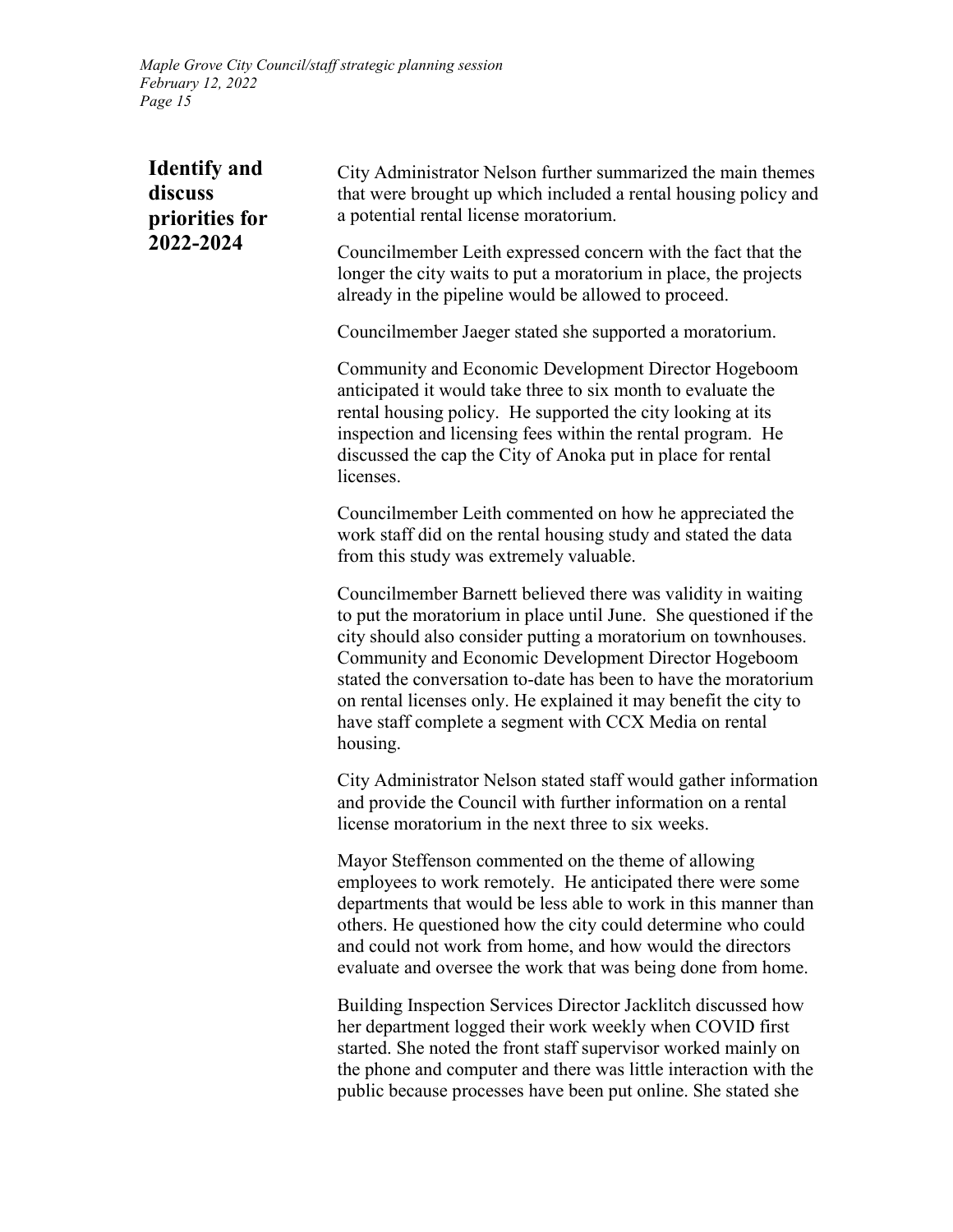would not want her employees going strictly work from home, because she valued face-to-face time with her employees as well.

Councilmember Hanson asked if this request was coming from the directors or the employees. She indicated she has been working from home for quite some time and she has reports to complete each week in order to measure her work level. She believed it was good for the retention and recruitment of employees to allow some employees the flexibility of working from home.

Public Works Director/City Engineer Ashfeld stated people were on different sides of this issue and noted there were certain jobs that would not allow employees to work remotely. He anticipated job descriptions would have to be amended to reflect this change.

Police Chief Werner discussed how the support staff functioned during COVID and noted work logs were needed from employees. He was of the opinion that his employees need to be in the office most of the time, but he could support some flexibility on this topic. He indicated the younger employees were working to live, not living to work.

Fire Chief Bush commented on how staffing shortages have impacted the review and approval of plans. He stated greater flexibility between office/home work schedules would be appreciated for his department.

Human Resources Director Thul discussed how the city could specify which jobs could be remote versus those that could not. She indicated each job description would have to be updated specifying what percentage of the job could be done remotely. She noted the performance management requirements would not change if employees were allowed to work remotely. She indicated some training may have to be offered to directors on how to manage a remote work staff.

Police Chief Werner encouraged the Council to consider some small level of flexibility for certain employees in order for the city to keep its departments fully operational.

Mayor Steffenson asked by show of hands, how many department heads wanted the Council to consider this further. The vast majority of the department heads raised their hands.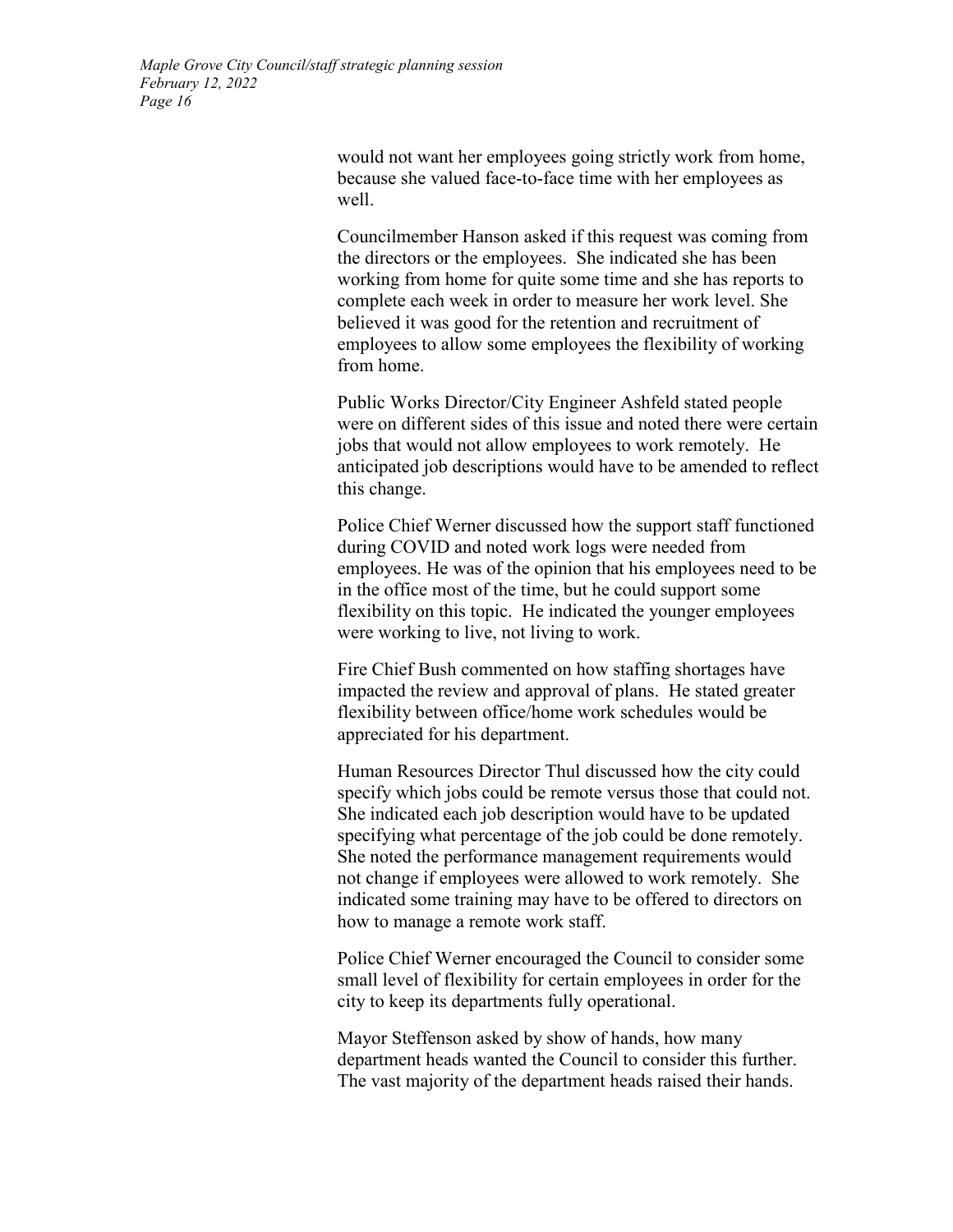Human Resources Director Thul explained allowing some employees a certain level of flexibility would require further consideration and training for department heads on how to manage the new situations on an ongoing basis.

Councilmember Barnett stated she was hesitant to allow this because she feared employees would not be working as efficiently if allowed to work from home.

Councilmember Leith indicated he has been working remotely for the past 35 years. He commented if the city were to move in this direction there would have to be certain checks and balances in place.

Mayor Steffenson stated he worked every day in his office for the past two years, unless he was sick. He explained this was the manner in which he was most efficient. He indicated the city would have to determine what positions could have some flexibility and then further consider how to manage employees who are working remotely. He stated he did not support employees working remotely five days a week.

Councilmember Jaeger anticipated the taxpayers wanted to see staff members still working at the Government Center conducting the business of the city.

Human Resources Director Thul agreed employees should not be working full-time from home but stated there would be a benefit to offering some level of flexibility.

Information Technology Director O'Donnell discussed the benefit of employees using certain tools from home for the continuity of operations.

City Assessor Mitchell stated he was more reserved when it came to this topic. He discussed how important it was to him to maintain a high-level of customer service for the residents of Maple Grove. He commented on how the workforce was shifting and noted his way of thinking does not align with his workforce at times. He recommended that if the city were to move in the direction of allowing more remote work, that the scope start small.

Fire Chief Bush discussed how the paid on-call fire fighters were benefiting from working from home, being more available for fire calls.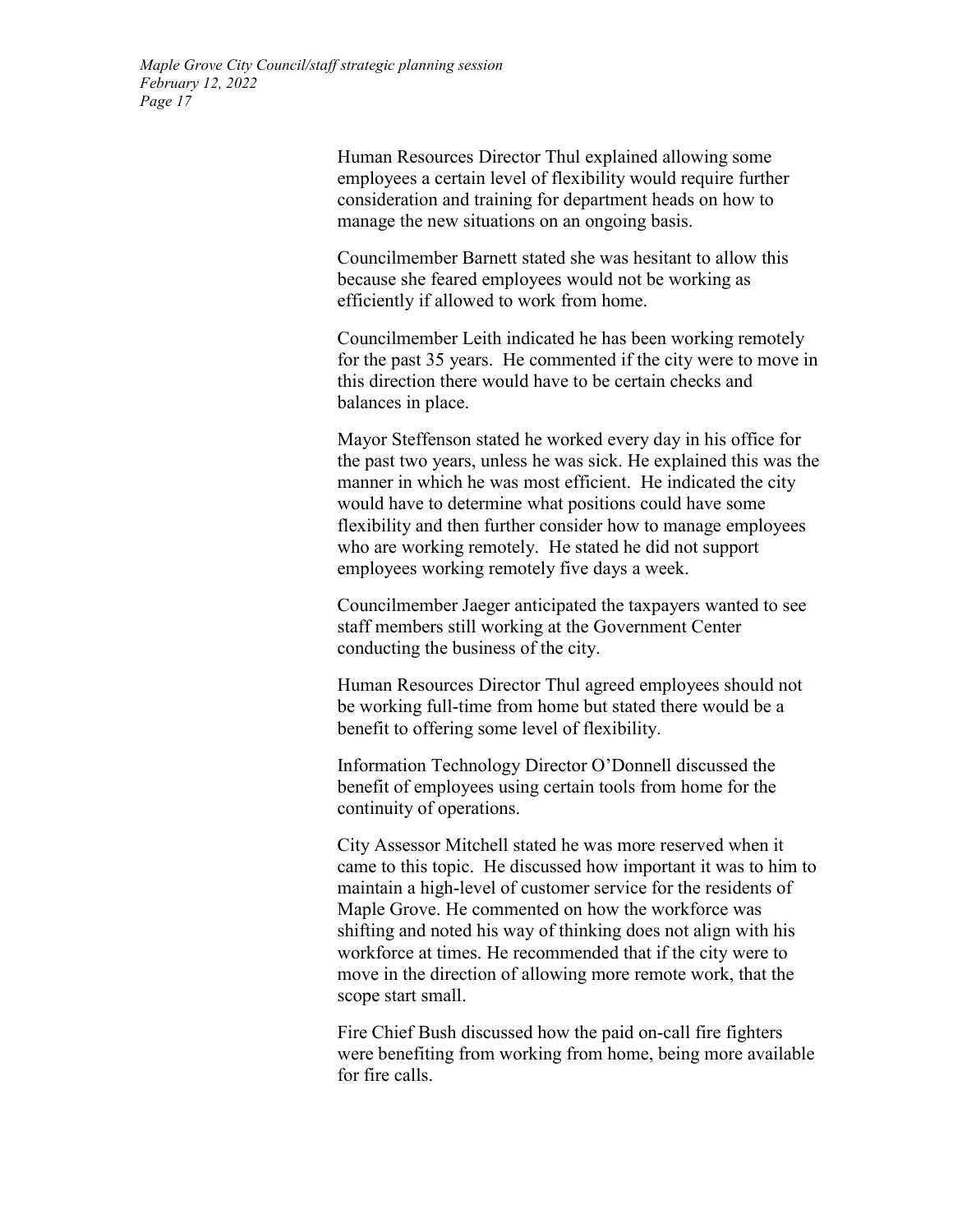Finance Director Sticha reported the work in his department could easily be done remotely because it was computer work. However, there was not a single position that he would recommend for more than 50% working remotely. His expectation would be that he would like his employees to work from the Government Center 50% of the time.

Mayor Steffenson discussed how the directors would have to manage this new responsibility in assessing how well employees were doing while working remotely, or calling them back to the office if employees were abusing the situation.

Public Works Director/City Engineer Ashfeld asked if parts of the flexibility being offered would allow employees to flex their hours to something other than 8:00 a.m. to 4:30 p.m.

Human Resources Director Thul reported city office hours were 8:00 a.m. to 4:30 p.m. She did not recommend the city allow employees working remotely to work outside of regular office hours to continue to be available to residents and internal customers.

Mayor Steffenson stated he could support the city moving forward with remote working with the understanding the department heads would be responsible for managing this situation.

City Administrator Nelson asked if there was Council consensus to support staff drafting a remote work policy.

Councilmember Hanson supported staff moving forward with a policy.

Mayor Steffenson requested staff bring forward a list of staff members that would be eligible or would qualify to work remotely.

Councilmember Jaeger explained she would like to understand more if the city had any liability for employees working from home.

City Administrator Nelson thanked the Council for this feedback. She then discussed the staffing needs for the city going forward.

Mayor Steffenson suggested the directors consider their staffing needs in order to assist the Council with creating a budget that works. He recommended the directors take into consideration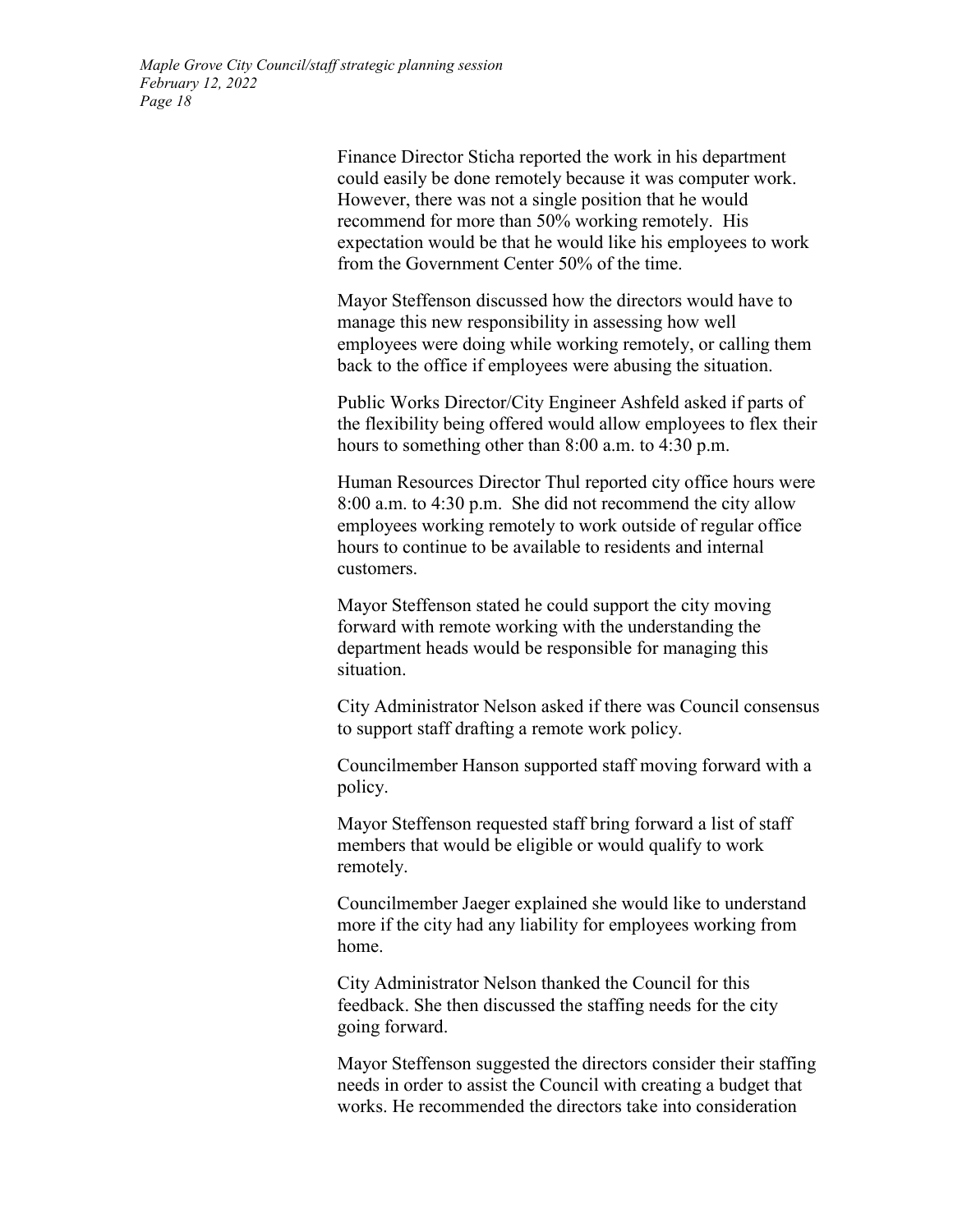the staffing needs for the next 10 to 15 years as the city grows. He encouraged the directors to consider how the city functions on a day-to-day basis post-COVID.

Finance Director Sticha reported the budget projection can absorb one to two employees a year going forward. He commented additional employees beyond that would require budget adjustments.

City Administrator Nelson questioned how the Council wanted to address code enforcement concerns.

Mayor Steffenson recommended the City Code be reviewed in order to put certain commercial and residential maintenance standards in place.

Public Works Director/City Engineer Ashfeld discussed the benefits of having maintenance standards in place for the city's commercial/industrial properties.

Councilmember Hanson stated the shopping and retail areas in Maple Grove would benefit by having specific maintenance standards in place as well.

Further discussion ensued regarding the city's ability to take electronic payments.

City Administrator Nelson asked if the Council wanted to put a cap on off-sale liquor licenses in the community. She noted the city had 12 license holders at this time and following the state formula for first class cities, 14 licenses would be allowed.

Councilmember Hanson stated she would support the city capping the number of off-sale licenses at 14.

Councilmember Jaeger asked if the city had any requests under consideration. City Administrator Nelson stated the city currently had no formal requests, but inquiries do happen from time to time.

Councilmember Leith questioned if the cities of Eden Prairie and Bloomington had caps in place. City Administrator Nelson stated she would investigate this further and report back to the City Council at a future meeting.

City Administrator Nelson inquired if the Council wanted to reconsider the liquor compliance check system and offer a